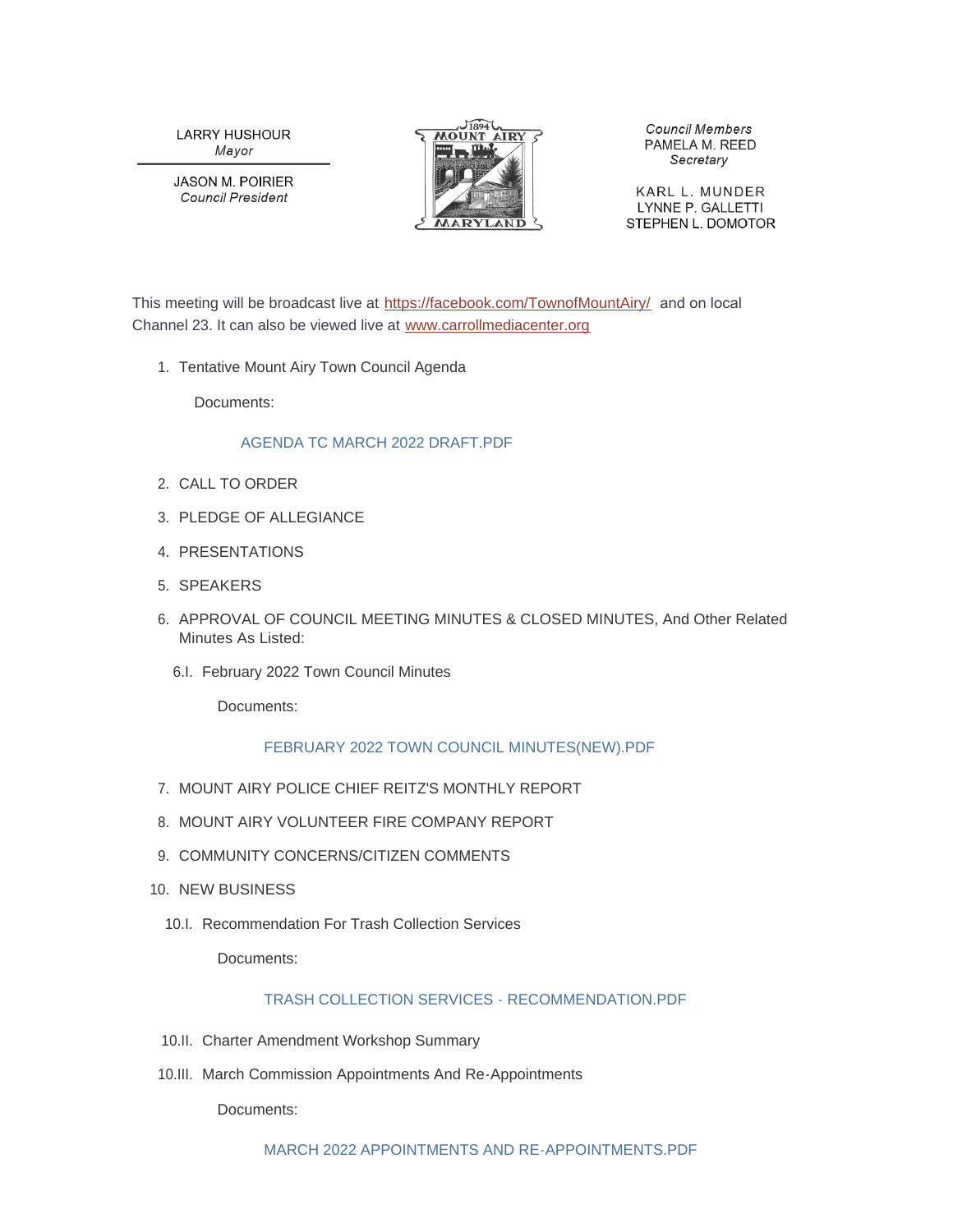#### 11. ORDINANCES AND RESOLUTIONS

11.I. Ordinance 2022-2 Development Fees For Adoption

Documents:

[ORDINANCE 2022-2 - DEVELOPMENT-IMPACT FEES - FOR ADOPTION ON](https://www.mountairymd.org/AgendaCenter/ViewFile/Item/1620?fileID=36844)  3-7-22 - SHOWING REDLINES FROM INTRODUCTION (B2720180X7ACC3).PDF

11.I.i. Ordinance 2022-2 With Amendments

Documents:

[ORDINANCE 2022-2 - DEVELOPMENT-IMPACT FEES - FOR ADOPTION](https://www.mountairymd.org/AgendaCenter/ViewFile/Item/1625?fileID=36848)  ON 3-7-22 WITH AMENDMENTS FROM INTRODUCTION.PDF (B2720207X7ACC3).PDF

11.II. Impact Fee Adjustment

Documents:

#### [IMPACT FEES ADJUSTMENT.PDF](https://www.mountairymd.org/AgendaCenter/ViewFile/Item/1623?fileID=36846)

11.III. Ordinance 2022-3 Public Safety Impact Fees

Documents:

### [ORDINANCE 2022-3.PDF](https://www.mountairymd.org/AgendaCenter/ViewFile/Item/1624?fileID=36847)

- 12. UNFINISHED BUSINESS
	- 12.I. Amended Center Street Water Main Replacement

Documents:

### [AMENDED CENTER STREET WATER MAIN REPLACEMENT.PDF](https://www.mountairymd.org/AgendaCenter/ViewFile/Item/1626?fileID=36849)

- 12.II. Flat Iron Building Updates
- 13. MAYOR AND COUNCIL REPORTS •Mayor's Report- Mayor Hushour

•Recreation & Parks Commission (COUNCILMEMBER REED)

•Economic Development – Planning Commission (COUNCILMEMBER MUNDER)

•Sanitation and Recycling Commission (COUNCILMEMBER DOMOTOR)

•Streets & Roads Commission and Beautification Commission (COUNCILMEMBER GALLETTI)

•Water & Sewer Commission and Mount Airy Sustainability Commission (COUNCILMEMBER POIRIER)